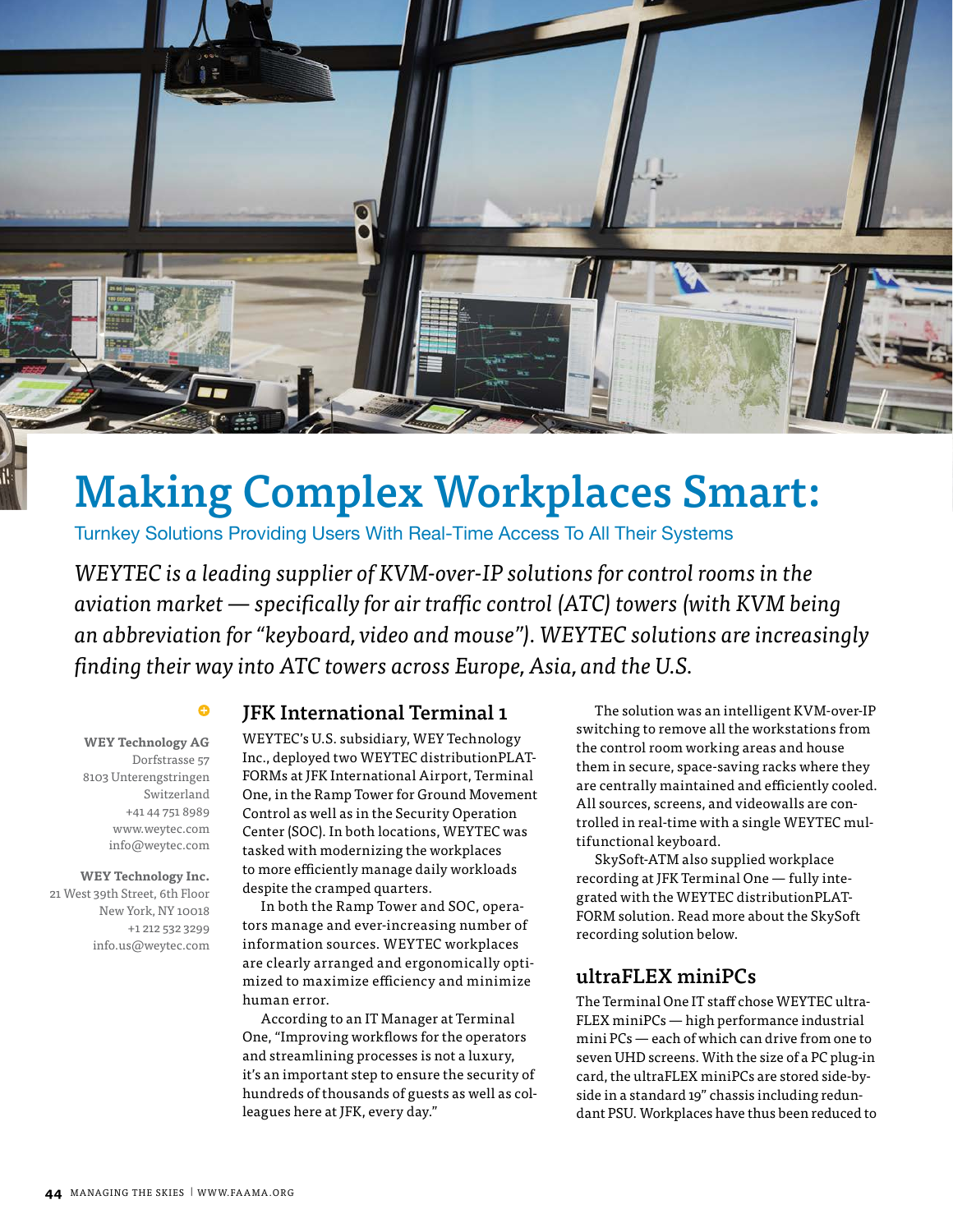

Improvements for operators in the Tower and the SOC are substantial. The noise level coming from workstation fans under the desks is gone. The rooms are quiet. Heat emissions have been reduced by about 22,000 BTU in the Tower, and 15,000 in the SOC.

the max, with only one multifunctional keyboard and mouse at each operator desk.

Improvements for operators in the Tower and the SOC are substantial. The noise level coming from workstation fans under the desks is gone. The rooms are quiet. Heat emissions have been reduced by about 22,000 BTU in the Tower, and 15,000 in the SOC.

Instead of operating three to four keyboards, each user now has a single keyboard that indicates the active workstation and features quick access buttons to the most commonly used applications. WEYTEC keyboards accommodate all VMS, access control, fire, and other alarm systems by interacting with all these applications without adding a software layer.

## Irish Aviation Authority

The Irish Aviation Authority (IAA) operates three major airports in Ireland — in Dublin, Shannon, and Cork as well as the North Atlantic Communications Centre in Ballygirreen, County Clare, where 50+ radio officers provide communication services for the North Atlantic air corridor. Irish airspace is a crucial gateway for 90 percent of all air traffic between Europe and North America.

WEY Technology Ltd, the United Kingdom subsidiary, deployed a world premiere solution for the aviation branch based upon the networking capabilities of the KVM-over-IP matrix solution, the WEYTEC distributionPLATFORM.

This platform makes it possible to connect, switch, and distribute virtually any system to any workplace in the network: securely, latency-free, and without performance loss, even over long distances. While the systems can be located anywhere in the network, the best location is a secure, air-conditioned system room — but even at the desks is possible, since some sources are legacy systems that cannot be moved.

## Business Continuity

Shannon and Dublin are fully functioning business continuity sites. If, in a disaster situation, employees at one location were to become suddenly and unpredictably unavailable, all systems and alarms can be seen and managed from the other location.

In short, operators in Dublin can see and control everything in Shannon, and vice versa. This unique WEYTEC solution enables the IAA to leverage staff expertise on a 24/365 basis across multiple sites.

A further benefit is that all system alarms are visually and acoustically projected onto videowalls. This ensures that alarms are never missed at any of the locations and enhances team collaboration for fault management procedures.

## Commercial Airports Across Switzerland

And, back in WEYTEC's HQ country, KVM-over-IP switching and workplace optimization solutions permeate air traffic control towers at commercial airports across Switzerland. More than 20 controller positions have been outfitted with WEYTEC multifunctional keyboards and fully redundant IP switching between remoted sources.

Desks feature a single keyboard and mouse to manage all systems and sources in real-time. Mouse switching allow users to switch intuitively and easily between systems — also, when systems are in different networks, simply by dragging a mouse from one screen to another. Controllers are enthusiastic about the benefits of controlling multiple sources in an ergonomic ATC cockpit environment.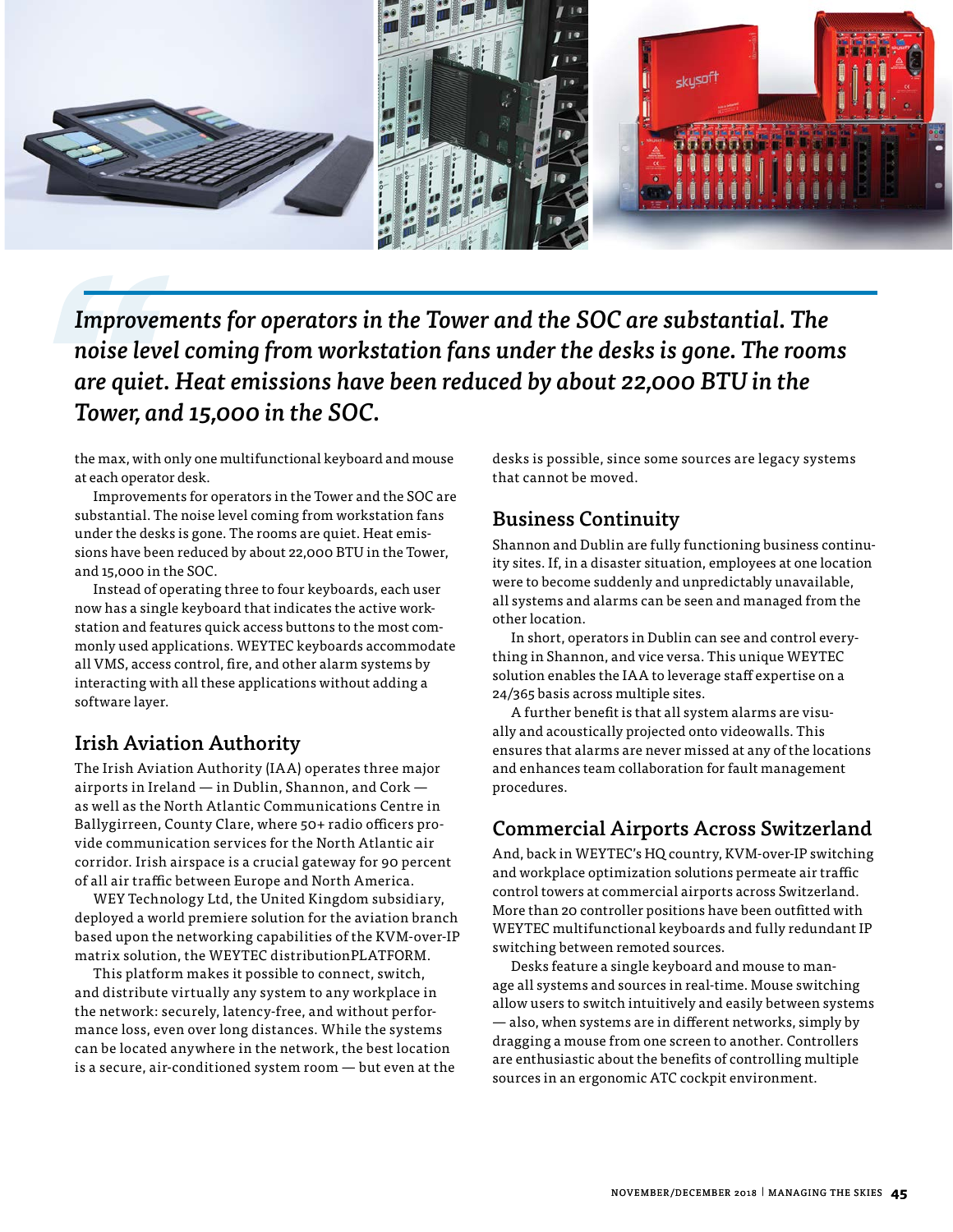First-class components, state-of-theart manufacturing techniques, and Swiss workmanship guarantee the flawless quality of WEYTEC products and solutions. Global orientation and local presence are the secrets of WEYTEC's success.

Careful attention is paid to deployment of compatible solutions across airports, so ATC towers eventually can be networked. Redundancy also is integrated into the design, with dual power supplies in all the racks and a onereceiver-per-screen policy, to completely minimize the risk of outages.

#### WEYTEC smartVISUAL

Commercial airports also need videowalls in a variety of settings, from air traffic management and airport security to baggage claim operations. Large screen displays from WEYTEC are designed for 24/7/365 environments and combine superior picture quality with outstanding design.

Video walls are based on LED panels, LED rear-projection, or LCD screen technology. The smartVISUAL solution transforms an entire display environment into an integrated visual workspace with a boundless pixel area. Customers can freely place, scale, and arrange sources across any of their screens, at their desks, or on shared video walls.

#### Workplace Recording from SkySoft and WEYTEC

SkySoft is WEYTEC's strategic partner and the world market leader for ATC recording with the SkyRec BlackBox solution. The SkyRec BlackBox hardware is manufactured by WEYTEC in Switzerland. Although it can be deployed as a stand-alone solution, it is fully integrated in WEYTEC distributionPLATFORM solutions.

Recorded multimedia workplace data (keyboard, mouse, screen, audio,) can be quickly and intuitively retrieved, reconstructed, and replayed for incident analysis, evidence, training, and educational purposes.

## WEYTEC Solutions and Professional Services Portfolio

WEY Solutions are tailored to client needs and are based upon a unique product portfolio. Control room solutions contain products from seven WEYTEC product houses including workplace optimization with WEYTEC's flagship smartTOUCH keyboard, KVM-over-IP collaboration and remotization, ultraFLEX miniPCs, smartVISUAL, workplace recording, and third-party system integration and management.

The world's smartest keyboard, the smartTOUCH, features customized keypads to interact directly with key applications as well as an interactive touch screen to drag and drop sources and screens across the desktop.

WEYTEC's value proposition also includes a full suite of customer-oriented professional services, from Project Management, Consulting, Product Development, and Production to Training, Installation, and Field Support.

#### The WEY Group

The WEY Group. a Swiss-based global information technology company, specializes in the transmission, control, distribution, and display of real-time data for trading floors and command and control rooms around the world. WEYTEC makes it possible to switch and distribute all information sources in any combination to an unlimited number of desks, video walls, and screens — in real time.

For over 30 years, WEYTEC has been a one-stop supplier that develops and manufactures virtually all its products and solutions in-house. First-class components, state-ofthe-art manufacturing techniques, and Swiss workmanship guarantee the flawless quality of WEYTEC products and solutions. Global orientation and local presence are the secrets of WEYTEC's success.

WEY's international structure results from projects around the world and includes 11 entities in Switzerland, Italy, Germany, the United Kingdom, the U.S., India, Singapore, Taiwan, Australia, and Hong Kong. Through a network of local sales and service partners, WEYTEC is active in a total of 45 countries.

In New York City, WEY Technology Inc. has served financial services and control room marketing communities since 2003. ■